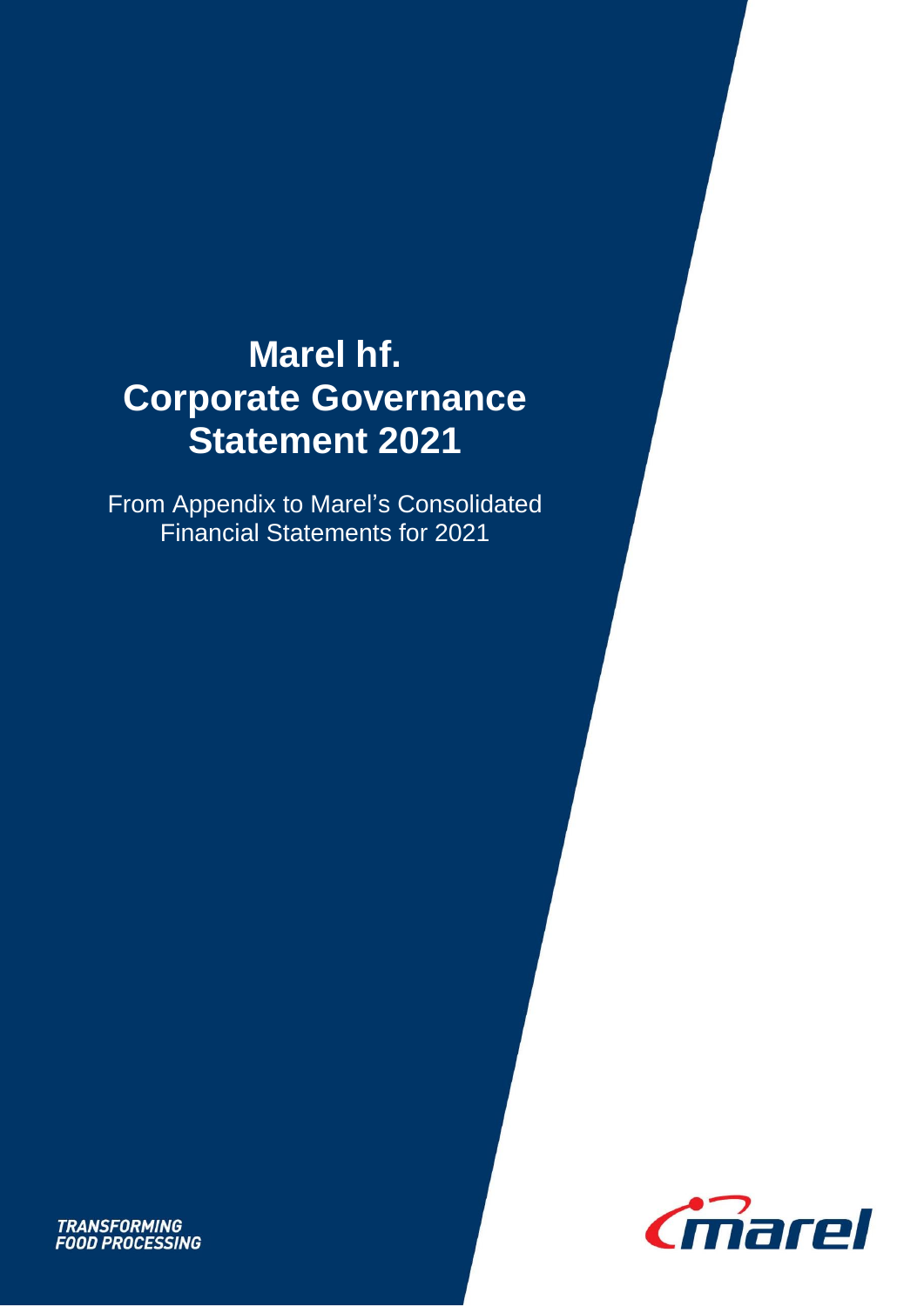# **Appendices 1 Marel hf. Corporate Governance Statement**

Icelandic law and the company's corporate governance framework determine the duties of the various bodies within the company. They define and dictate how the company is governed and controlled – including the interaction between the CEO, who is responsible for day-to-day management, the Board of Directors, shareholders, regulators, and other stakeholders. Marel hf. is committed to recognized general principles aimed at ensuring good corporate governance.

# **Corporate Governance Framework and Compliance**

Marel's corporate governance consists of a framework of principles and rules, including its Articles of Association and the Guidelines on Corporate Governance issued in July 2021 by the Iceland Chamber of Commerce, Nasdaq OMX Nordic Iceland and the Confederation of Icelandic Employers, which are accessible on the website of the Iceland Chamber of Commerce.

In general, the company complies with the Guidelines on Corporate Governance, apart from the following exceptions:

## **Article 1.3**

Of the Guidelines concerning Share Registry: Marel is listed in ISK on Nasdaq Iceland and in EUR on Euronext in Amsterdam. In the Netherlands, shares are registered in the account-based electronic securities system operated by Euroclear Nederland, a central securities depository and clearing organization authorized under the Securities Bank Giro Transactions Act. All securities in its depository are registered in the name of Euroclear Nederland. Under Dutch property law governing Euroclear Nederland, the legal title to the shares registered in the name of Euroclear Nederland are owned by all investors collectively, each in proportion to their percentage shareholding. Dutch law further regulates how Euroclear Nederland must afford the investors the rights to the securities in its custody, such as voting rights and rights to dividends. For this reason, Marel is unable to keep a shareholder registry for the EUR shares listed on Euronext in Amsterdam. Marel keeps a shareholder registry for the ISK shares listed on Nasdaq Iceland.

## **Article 1.5.1**

Of the Guidelines concerning the appointment of a Nomination Committee: According to the Guidelines, the shareholders' meeting shall appoint members to the Nomination Committee or decide how they should be appointed. Marel deviates from this provision as the Nomination Committee is a sub-committee of the Board of Directors, and the Board appoints its members. This is in line with the Dutch corporate governance code.

## **Article 1.5.3**

Of the Guidelines concerning the appointment of Board members in the Nomination Committee: as the Nomination Committee is a sub-committee of the Board of Directors, the members of the Nomination Committee are all also members of the Board of Directors. This is in line with the Dutch corporate governance code.

### **Article 1.5.6**

Of the Guidelines stating that Shareholders' meetings should determine the role of the Nomination Committee and the manner in which its operation shall be carried out. Marel's Nomination Committee is a sub-committee of the Board of Directors and therefore the Board determines its role and the manner in which its operation is carried out.

### **Article 1.5.10**

Of the Guidelines concerning the Nomination Committee's request for proposals from shareholders before the company's AGM: The Nomination Committee consults with the company's major shareholders on the nomination process as well as engaging professional firms, but does not formally request proposals from shareholders. Information on how to contact the Nomination Committee is however publicly available on the Committee's [website.](https://marel.com/en/investors/corporate-governance/board-composition#nomination-committee) This is line with the Dutch corporate governance code.

# **Main Aspects of Internal Controls and the Company's Risk Management in Connection with Preparation of Financial Statements**

The CEO is responsible for ensuring adequate internal controls and risk management in connection with financial reporting. The Board of Directors maintains an ongoing dialogue with the CEO to identify, describe and manage the business risks that the company may be exposed to. Significant risks are discussed in the 2021 Consolidated Financial Statements.

### **Internal Audit and Control**

The company's risk management and internal controls for financial processes are designed to minimize the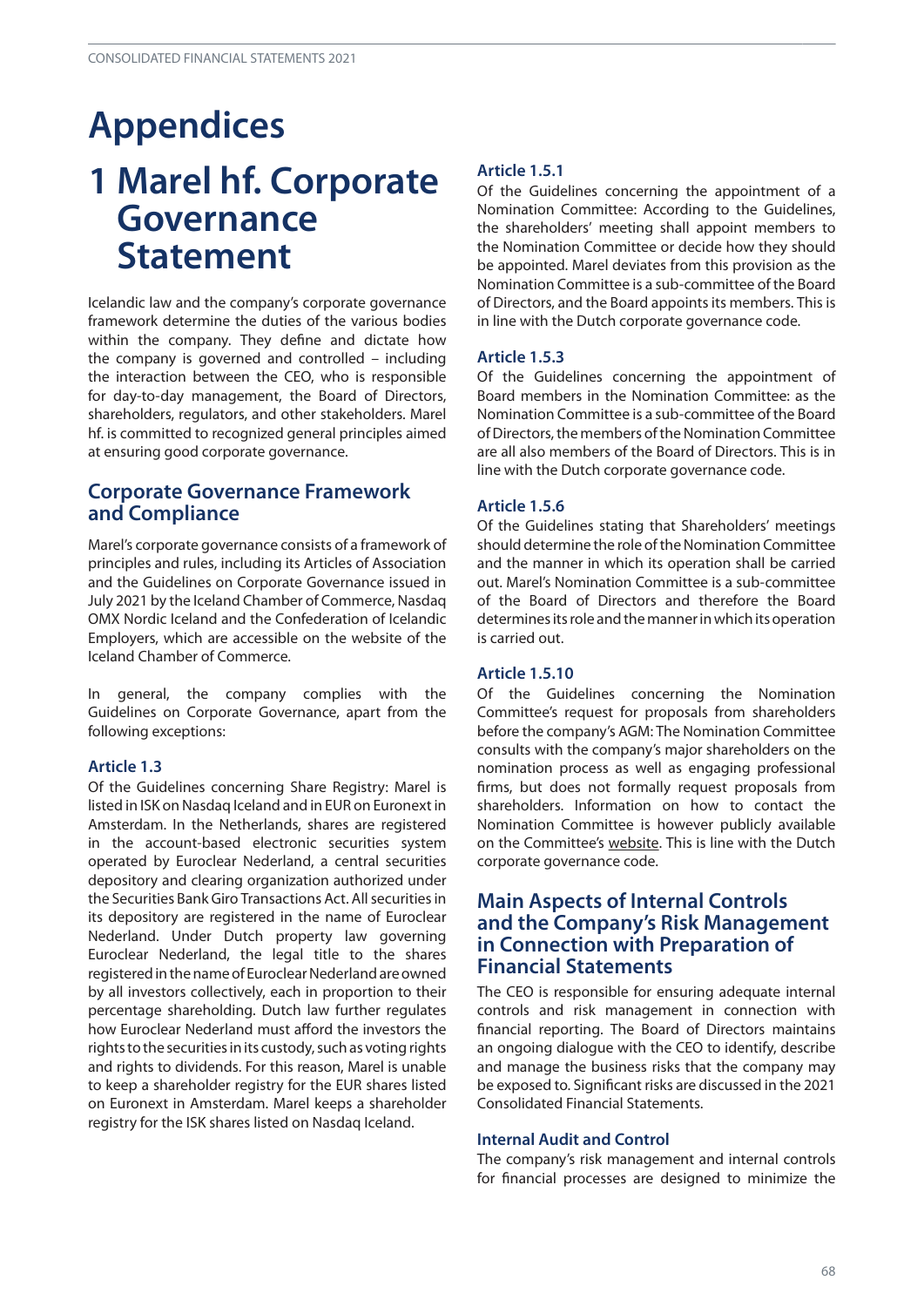risk of material misstatements in financial reporting effectively. The Director of Internal Audit reports to the Board's Audit Committee and plays a key role in internal control.

#### **External Audit**

An independent auditing firm is elected at the Annual General Meeting (AGM) for a term of one year. The external auditors examine the company's Consolidated Financial Statements in accordance with generally recognized auditing standards and, for this purpose, inspect its accounting records and other material relating to the operation and financial position of the company. The external auditors report any significant findings regarding accounting matters and internal control deficiencies via the Audit Committee to the Board of Directors.

KPMG ehf. was elected as the company's auditor at the company's AGM held on 17 March 2021. Auditors on KPMG's behalf are Saemundur Valdimarsson and Audur Thorisdottir, both Certified Public Accountants (CPAs). They have audited and endorsed Marel's Consolidated Financial Statements for the year 2021.

In 2027 the provisions of EU Regulation no. 537/2014, on specific requirements regarding statutory audit of public-interest entities, concerning the maximum duration of audit engagements, will enter into force for Marel, cf. Article 55(2) of the Icelandic Act on Auditors no. 94/2019. The Board of Directors will organize a tender process in due time, in line with the requirements of Article 16 of EU Regulation no. 537/2014.

# **Composition and Activities of the BoardofDirectors,itsSub-committees, the CEO and Executive Team**

The company's management structure consists of the Board of Directors and the Executive Team, led by the Chief ExecutiveOfficer. The two bodies are separate, and no person serves as a member of both.

#### **Board of Directors**

The Board of Directors has supreme authority in company affairs between shareholders' meetings. It is elected by shareholders at the AGM for a oneyear term and operates in accordance with applicable Icelandic laws and regulations, the company's Articles of Association and the Board's Rules of Procedure. The Board currently comprises of seven directors who were elected at the company's AGM on 17 March 2021. In line with Icelandic law, the Board of Directors convenes immediately following the AGM in which it is elected to allocate responsibilities between the board members. The Board of Directors elects a Chairman and Vice-Chairman, as well as the Chairmen and members of its committees.

The Board of Directors is responsible for the company's organization, for setting the objectives for long-term performance and business development and ensuring proper conduct of its operations at all times. The Board decides all matters regarded as extraordinary or of major consequence in accordance with the statutory division of responsibilities between the Board, CEO and Executive Team. The Board defines strategic objectives for the company and sets targets aimed at achieving these goals.

Regular board meetings are held with management over the course of the year, including quarterly meetings coinciding with the publication of financial results, two strategy sessions and an operational planning meeting for the coming year. The Board of Directors meets at least once a year without management to structure its agenda and conduct a self-assessment. Additional meetings are convened as needed. The Board of Directors has a number of on-site visits to company locations and to customers during the year but due to travel restrictions all visits in 2020 and 2021 were postponed to a later date. All matters dealt with at Board meetings are decided by a majority vote, provided that the meeting has been lawfully convened. In the event of a tie vote, the Chairman casts the deciding vote. However, important decisions are not made unless all directors have been given an opportunity to discuss the matter.

Atthe company'sAGM on 17 March 2021 SvafaGrönfeldt was elected to the Board of Directors. After serving on the Board of Directors for 11 years, thereof 8 years as Chairmanand1year asVice-Chairman,AsthildurMargret Otharsdottir did not declare candidature.

The Board of Directors convened 21 times in 2021, with an average attendance of 96%.

The Board of Directors has assessed which directors are independent according to the Icelandic Guidelines on CorporateGovernance.Allsevendirectors:AnnElizabeth Savage, Arnar Thor Masson, Astvaldur Johannsson, Lillie Li Valeur, Olafur S. Gudmundsson, Svafa Grönfeldt and Ton van der Laan, are considered independent of the company. Furthermore, six of the Board members, Ann Elizabeth Savage, Arnar Thor Masson, Astvaldur Johannsson, Lillie Li Valeur, Svafa Grönfeldt and Ton van der Laan, are considered independent of the company's major shareholders. According to the Guidelines, the tenure of a director does not affect the independency assessment.

Once a year, the Board of Directors evaluates the work, results, size and composition of the Board and the Board's sub-committees. Furthermore, the Board evaluates the work and results of the CEO according to previously established criteria, including whether the CEO has prepared and carried out a business strategy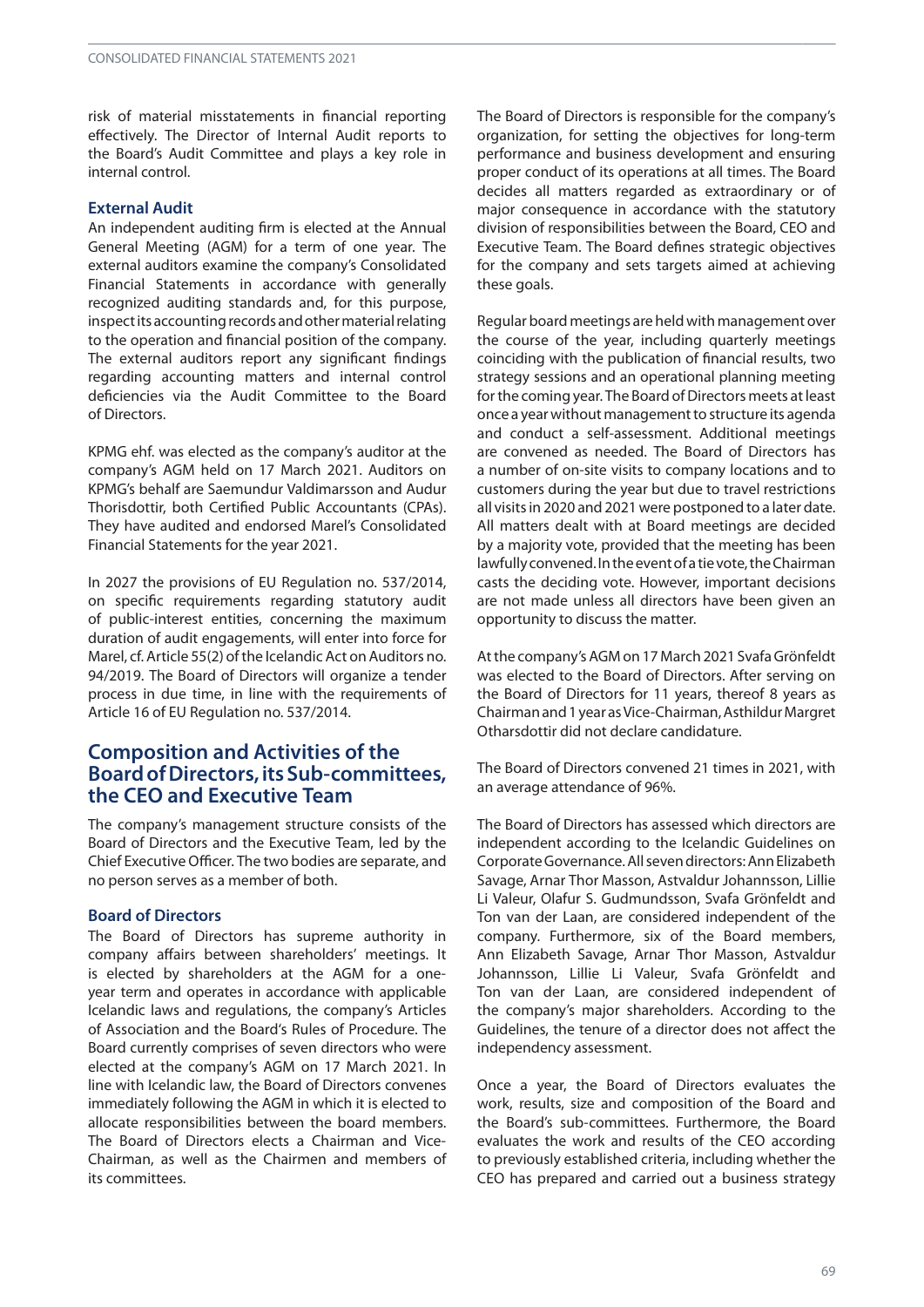consistent with the company's established goals. The Board discusses the results of the evaluation and decides on any actions to be taken.

See [marel.com](https://marel.com/en/investors/corporate-governance) for profiles of the Board members, the rules of procedure for the Board of Directors and for the Board's sub-committees.

## **Sub-committees**

A major share of the Board's work is carried out in its sub-committees: the Remuneration Committee, the Audit Committee and the Nomination Committee. Subcommittee members are appointed by the Board of Directors for a term of one year, in accordance with the rules set for each sub-committee by the Board.

#### **Remuneration Committee**

The Remuneration Committee is composed of three Board members unless the Board decides otherwise. The majority of the Remuneration Committee shall be independent of the company and possess the knowledge and expertise needed to perform the Committee's tasks. The Remuneration Committee is intended to assist the Board in ensuring that compensation arrangements support the strategic aims of the company and enable the recruitment, motivation and retention of senior executives while also complying with legal and regulatory requirements. The Committee is responsible for ensuring that the performance of the Board and CEO is evaluated annually, and that succession planning is conducted.

The current Board decided to appoint three members to the Remuneration Committee as of March 2021: Arnar Thor Masson (Chair), Lillie Li Valeur and Olafur S. Gudmundsson.

The Remuneration Committee convened four times in 2021, attendance was 100%.

### **Audit Committee**

The Audit Committee is composed of three or four Board members unless the Board decides otherwise. The majority of the Audit Committee shall be independent of the company, and its external auditors and at least one member shall be independent of shareholders holding 10% or more of the company's total share capital. Members of the Audit Committee must possess the knowledge and expertise needed to perform their tasks. At least one member needs to have solid knowledge and experience of financial statements or auditing. Its work includes monitoring Marel's financial status and evaluating the company's internal monitoringandriskmanagementsystems,management reporting on finances, whether laws and regulations are followed, and the work of the company's internal and statutory auditors.

Members of the Audit Committee since March 2021 are: Svafa Grönfeldt (Chair), Astvaldur Johannsson, Ann Elizabeth Savage and Ton van der Laan. All members are independent of the company, its auditors and of large shareholders.

The Audit Committee convened eight times in 2021, with an average attendance of 91%.

#### **Nomination Committee**

The Nomination Committee is composed of three members elected by the Board. The Nomination Committee was established in 2019. The main objective of the Committee is to assist the Company's shareholders in a structured and transparent way with ensuring that the Board and its Committees consist of Directors with the appropriate balance of skills, experience, diversity, independence and knowledge, enabling effective execution of duties and responsibilities. The Nomination Committee identifies and nominates candidates for the Board, and members of the Board's committees, who can fulfill these requirements. The majority of the members of the Nomination Committee shall be independent of the Company.

The Board has taken a balanced view of Corporate Governance Principles in Iceland and the Netherlands when structuring the framework for the Nomination Committee. Members of the Nomination Committee since March 2021 are: Lillie Li Valeur (Chair), Arnar Thor Masson and Olafur S. Gudmundsson.

The Nomination Committee convened five times in 2021, attendance was 100%.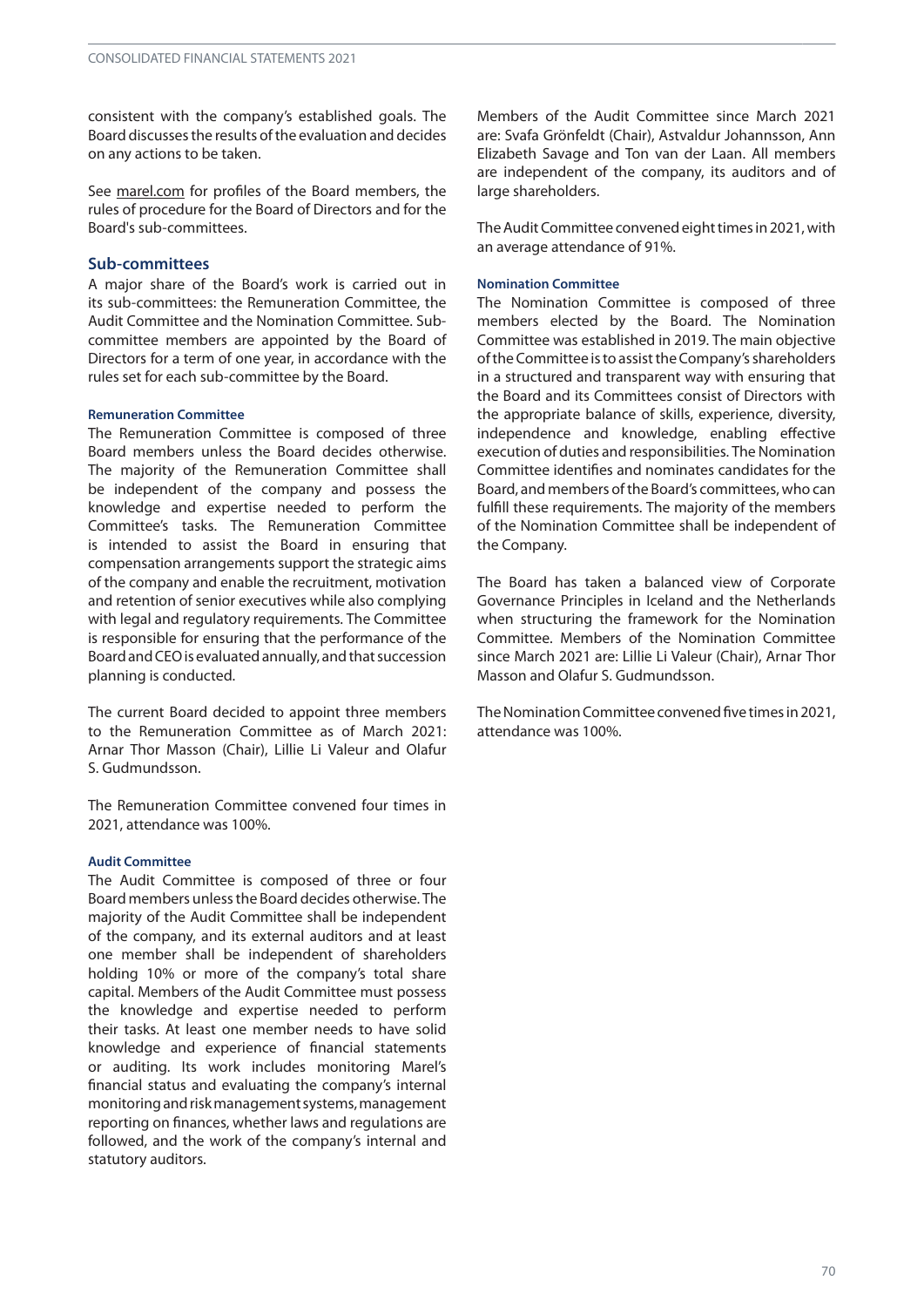#### **AttendanceinmeetingsoftheBoardofDirectorsandsub-committees in2021:**

|                                             | <b>Board of Directors</b> |                                  | <b>Audit Committee</b> |                                 |              | <b>Nomination</b><br><b>Committee</b> |              | <b>Remuneration</b><br>Committee <sup>1</sup> |  |
|---------------------------------------------|---------------------------|----------------------------------|------------------------|---------------------------------|--------------|---------------------------------------|--------------|-----------------------------------------------|--|
|                                             |                           | 21 meetings<br><b>Attendance</b> |                        | 8 meetings<br><b>Attendance</b> |              | 5 meetings<br><b>Attendance</b>       |              | 4 meetings<br><b>Attendance</b>               |  |
| 2021                                        |                           | (%)                              |                        | (%)                             |              | (%)                                   |              | (%)                                           |  |
| Arnar Thor Masson <sup>2</sup>              | Chairman                  | 100.0                            | (Chair)                | 100.0                           | V            | 100.0                                 | Chair        | 100.0                                         |  |
| Olafur S. Gudmundsson                       | Vice-Chairman             | 95.2                             |                        |                                 | √            | 100.0                                 | √            | 100.0                                         |  |
| Ann Elizabeth Savage <sup>3</sup>           | <b>Director</b>           | 90.5                             | $\sqrt{ }$             | 75.0                            |              |                                       | $(\sqrt{2})$ | 100.0                                         |  |
| Astvaldur Johannsson                        | <b>Director</b>           | 100.0                            | √                      | 87.5                            |              |                                       |              |                                               |  |
| Lillie Li Valeur <sup>4</sup>               | <b>Director</b>           | 100.0                            |                        |                                 | Chair        | 100.0                                 | √            | 100.0                                         |  |
| Svafa Grönfeldt <sup>5</sup>                | <b>Director</b>           | 100.0                            | Chair                  | 100.0                           |              |                                       |              |                                               |  |
| Ton van der Laan                            | <b>Director</b>           | 85.7                             | $\sqrt{ }$             | 100.0                           |              |                                       |              |                                               |  |
| Asthildur Margret Otharsdottir <sup>6</sup> | (Chairman)                | 100.0                            |                        |                                 | $(\sqrt{2})$ | 100.0                                 | (Chair)      | 100.0                                         |  |

1 After 17 March 2021 members of the Remuneration Committee went from four to three.

2 Chair of the Audit Committee until 17 March 2021, while two Audit Committee meetings were held.

3 Member of the Remuneration Committee until 17 March 2021, while one Remuneration Committee meeting was held.

4 Chair oftheNominationCommittee and member ofthe RemunerationCommittee from 17 March 2021, afterwhich threeNomination meetings and three RemunerationCommittee meetings were held.

5 Board director and Chair of the Audit Committee from 17 March 2021, after which fifteen Board meetings and six Audit Committee meetings were held.

6 Chairman of the Board of Directors, Chair of the Remuneration Committee and member of the Nomination Committee until 17 March 2021, while there were six Board meetings, one Remuneration Committee meeting and two Nomination Committee meetings were held.

#### **Chief Executive Officer**

Arni Oddur Thordarson assumed the position of CEO of Marel in November 2013. An Icelandic citizen, born in 1969, Mr. Thordarson has extensive international business experience within the industrial sector. He has an MBA degree fromIMD Business School in Switzerland and a Cand. oecon. degree in Business Administration from the University of Iceland. Mr. Thordarson served on the Board of Directors of Marel from2005-2013, formost of that time as Chairman.

Together with related parties, his direct holding is 237,644 shares in Marel. He is a major shareholder of Eyrir Invest, which on 2 February 2022, held 190,366,838 shares in Marel hf. (24.7% of total issued shares).

- 1. The CEO is responsible for daily operations and is obliged to follow the Board's policy and instructions in that regard. Daily operations do not include measures that are unusual or extraordinary. The CEO may only take such measures if specifically authorized by the Board or unless it was impossible to wait for the Board's decision without substantial disadvantage to the company's operations. In such an event, the CEO must inform the Board of his/her actions without delay.
- 2. The CEO is responsible for the work and results of the Executive Team.
- 3. The CEO shall ensure that the accounts of the company comply with the law and accepted financial reporting practices and that the treatment of company assets is secure. The CEO shall provide any information requested by the company's auditors.
- 4. At least once a year, the CEO shall evaluate the work and results of the Executive Team that he heads according to previously established criteria. The CEO

shall discuss the results of his evaluation with each member of the Executive Team and decide on any actions to be taken.

At least once a year, the Chairman and the CEO will meet to discuss the results of the Board's evaluation of the CEO's work and performance and any proposed actions in response. The CEO reviews with the Chairman the results of his/her evaluation of the Executive Team and what actions may be needed, if any. The Chairman reports to the Board of Directors on discussions with the CEO as he/she deems necessary and appropriate.

#### **Executive Team**

Marel's Executive Team has nine members with clear accountability. The company's Executive Team is composed of:

#### **Executive**

- Arni Oddur Thordarson, Chief Executive Officer
- Linda Jonsdottir, Chief Financial Officer
- Arni Sigurdsson, Chief Strategy Officer and EVP of Strategic Business Units

#### **Business Units**

- Roger Claessens, EVP Marel Poultry
- David Wilson, EVP Marel Meat
- Gudbjorg Heida Gudmundsdottir, EVP Marel Fish

#### **Operations**

- Ulrika Lindberg, EVP Global Markets and Service
- Folkert Bölger, EVP Global Supply Chain
- Anna Kristin Palsdottir, EVP Innovation

See [marel.com](https://marel.com/en/investors/corporate-governance) for profiles of the Executive Team.